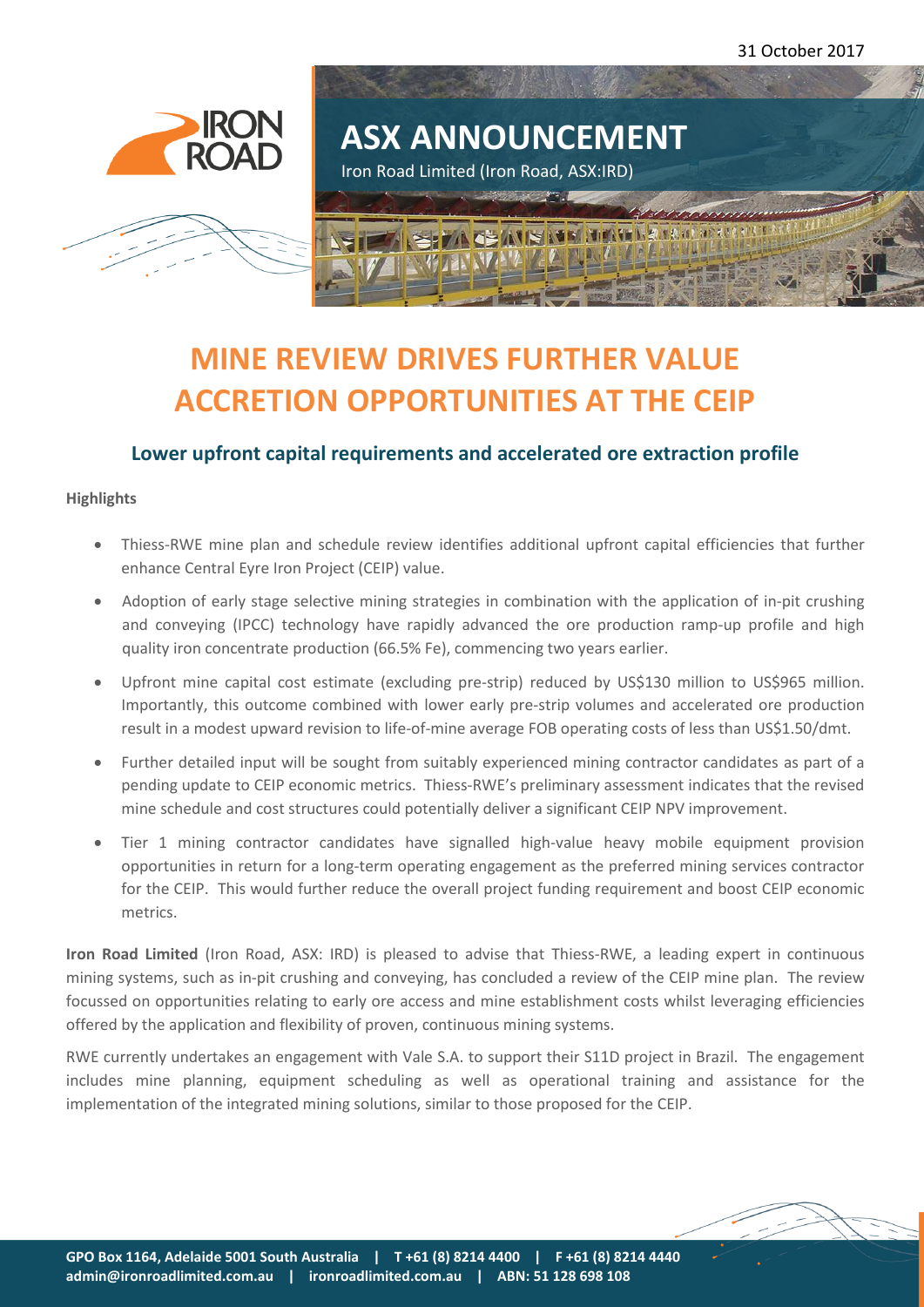Targeted objectives of the CEIP mine plan review included:

- reducing upfront capital requirements
- extracting ore reserves earlier to accelerate the ramp-up profile of iron concentrate output
- decreasing the upfront pre-strip/waste mining period
- identifying other efficiencies.

Figure 1 illustrates the material benefits arising from the latest review of the mine plan and schedule. By targeting initial areas of the orebody to optimise rapid ore delivery, this ensures the process plant can ramp-up output of the CEIP high quality iron concentrate much earlier than the 2015 Optimisation Study timetable.



Figure 1- Ore and iron concentrate production profiles for Years 1-7, CEIP Mine

Iron Road is now planning to commence a sole-source Early Contractor Involvement (ECI) process with the mining contractor displaying greatest appetite for exposure to a high-value, long-term mining services contract. The ECI process will be designed to ensure both Iron Road and the selected contractor focus their full collective abilities toward generating a best-for-project outcome, with built-in and agreed stretch target objectives to meet all of Iron Road's operational and financial objectives for the CEIP.

*The Optimisation study referenced in this announcement was released on 13 October 2015 as "Optimisation Studies Complete at CEIP" and updated on 20 April 2016 as "Continuing Cost Reductions at Central Eyre Iron Project" and 3 July 2017 as "CEIP Capital Cost Estimate Reduction". The Company has provided an update to material assumptions and is not aware of any other new information or data that materially affects the information included in this announcement.*

#### **- ENDS -**

#### **For further information, please contact:**

Andrew Stocks, Managing Director Shane Murphy Iron Road Limited **FTI** Consulting Tel: +61 8 8214 4400 Tel: +61 8 9485 8888 Email: [admin@ironroadlimited.com.au](mailto:admin@ironroadlimited.com.au) Email: [shane.murphy@fticonsulting.com](mailto:shane.murphy@fticonsulting.com)

**Or visi[t www.ironroadlimited.com.au](http://www.ironroadlimited.com.au/)**